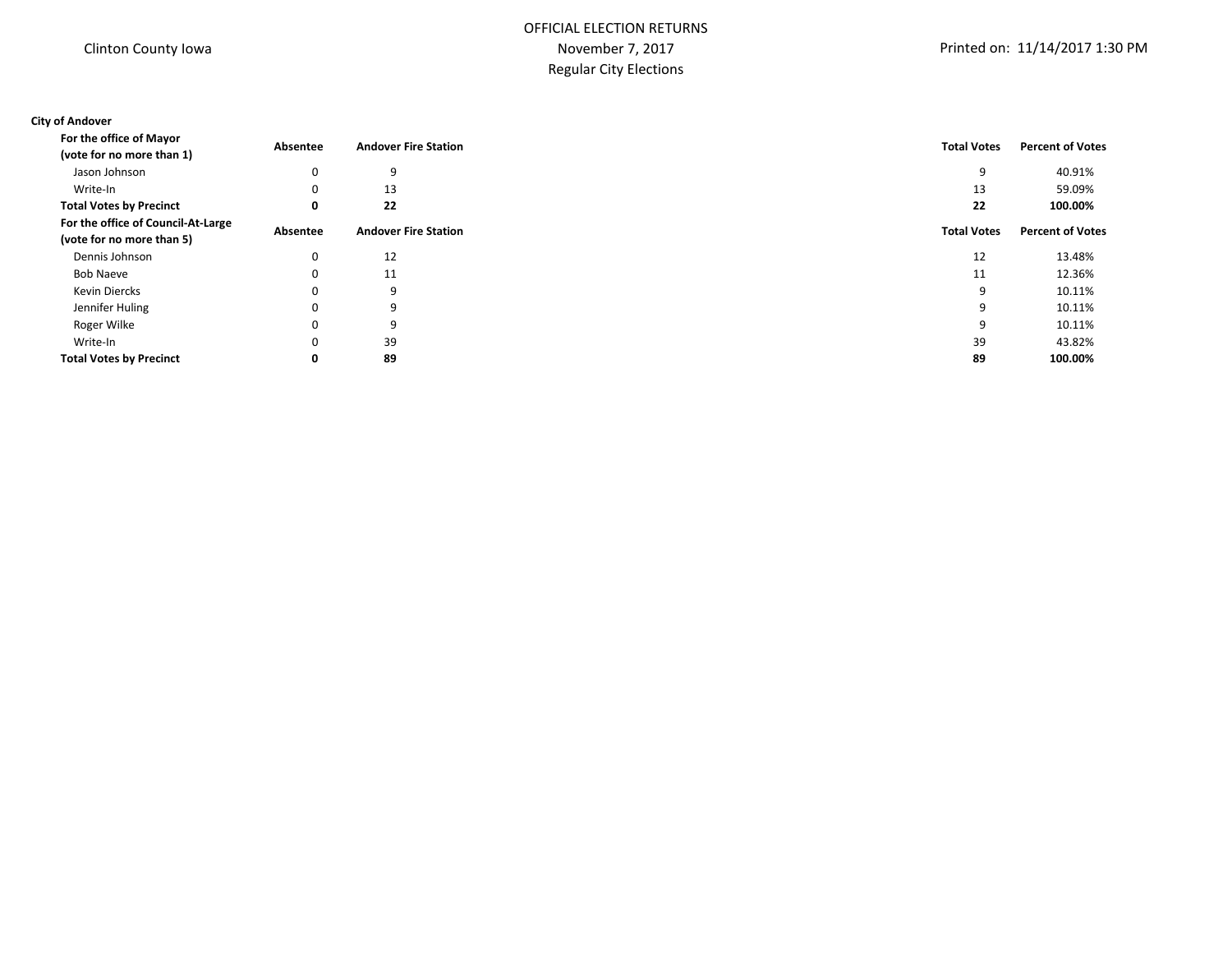### **City of Calamus**

| For the office of Mayor            | Absentee | <b>CALCO</b> | <b>Total Votes</b> | <b>Percent of Votes</b> |
|------------------------------------|----------|--------------|--------------------|-------------------------|
| (vote for no more than 1)          |          |              |                    |                         |
| Tyler Leibold                      | 24       | 63           | 87                 | 81.31%                  |
| Write-In                           | 0        | 20           | 20                 | 18.69%                  |
| <b>Total Votes by Precinct</b>     | 24       | 83           | 107                | 100.00%                 |
| For the office of Council-At-Large | Absentee | <b>CALCO</b> | <b>Total Votes</b> | <b>Percent of Votes</b> |
| (vote for no more than 2)          |          |              |                    |                         |
| Mark Buckner                       | 19       | 74           | 93                 | 39.24%                  |
| Denise M. Levien                   | 6        | 28           | 34                 | 14.35%                  |
| Curtis J. Reed                     | 16       | 64           | 80                 | 33.76%                  |
| Dennis G. Starling                 | 13       | 17           | 30                 | 12.66%                  |
| Write-In                           | 0        | 0            | 0                  | 0.00%                   |
| <b>Total Votes by Precinct</b>     | 54       | 183          | 237                | 100.00%                 |
|                                    |          |              |                    |                         |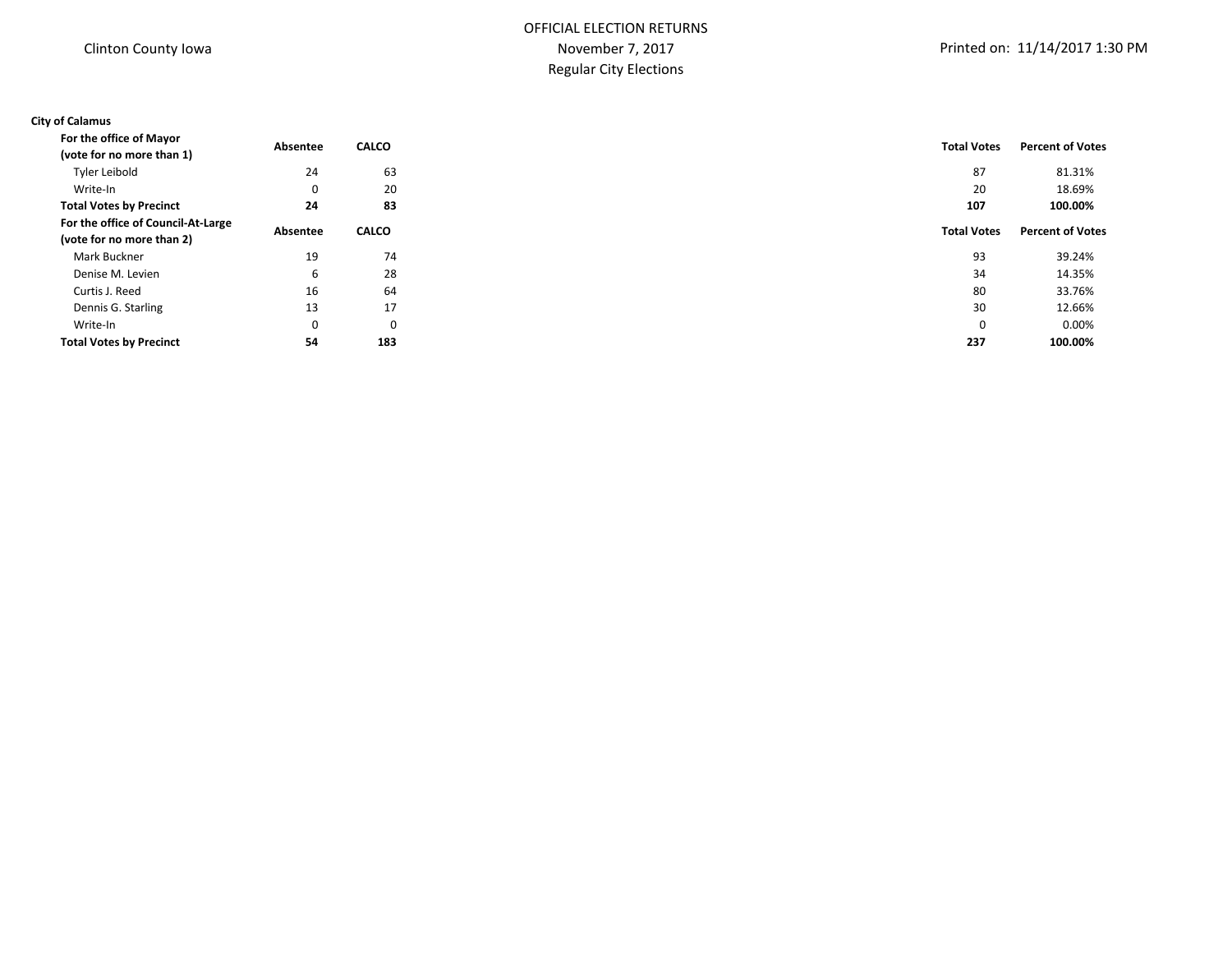# OFFICIAL ELECTION RETURNS November 7, 2017 Regular City Elections

#### **City of Camanche**

| For the office of Mayor            | Absentee | <b>Church of the Visitation</b> | <b>Total Votes</b> | <b>Percent of Votes</b> |
|------------------------------------|----------|---------------------------------|--------------------|-------------------------|
| (vote for no more than 1)          |          |                                 |                    |                         |
| Amber L. Metzger                   | 25       | 282                             | 307                | 29.92%                  |
| <b>Trevor Willis</b>               | 74       | 642                             | 716                | 69.79%                  |
| Write-In                           | 2        |                                 | 3                  | 0.29%                   |
| <b>Total Votes by Precinct</b>     | 101      | 925                             | 1,026              | 100.00%                 |
| For the office of Council-At-Large | Absentee | <b>Church of the Visitation</b> | <b>Total Votes</b> | <b>Percent of Votes</b> |
| (vote for no more than 3)          |          |                                 |                    |                         |
| Brent Brightman                    | 72       | 549                             | 621                | 21.12%                  |
| <b>Tammy Campie</b>                | 60       | 523                             | 583                | 19.82%                  |
| Marvin Lind                        | 23       | 250                             | 273                | 9.28%                   |
| Jay Saxon                          | 45       | 439                             | 484                | 16.46%                  |
| William Simpson                    | 5        | 107                             | 112                | 3.81%                   |
| Danny R. Weller                    | 62       | 486                             | 548                | 18.63%                  |
| William J. Wruck                   | 24       | 289                             | 313                | 10.64%                  |
| Write-In                           | 0        | $\overline{7}$                  |                    | 0.24%                   |
| <b>Total Votes by Precinct</b>     | 291      | 2,650                           | 2,941              | 100.00%                 |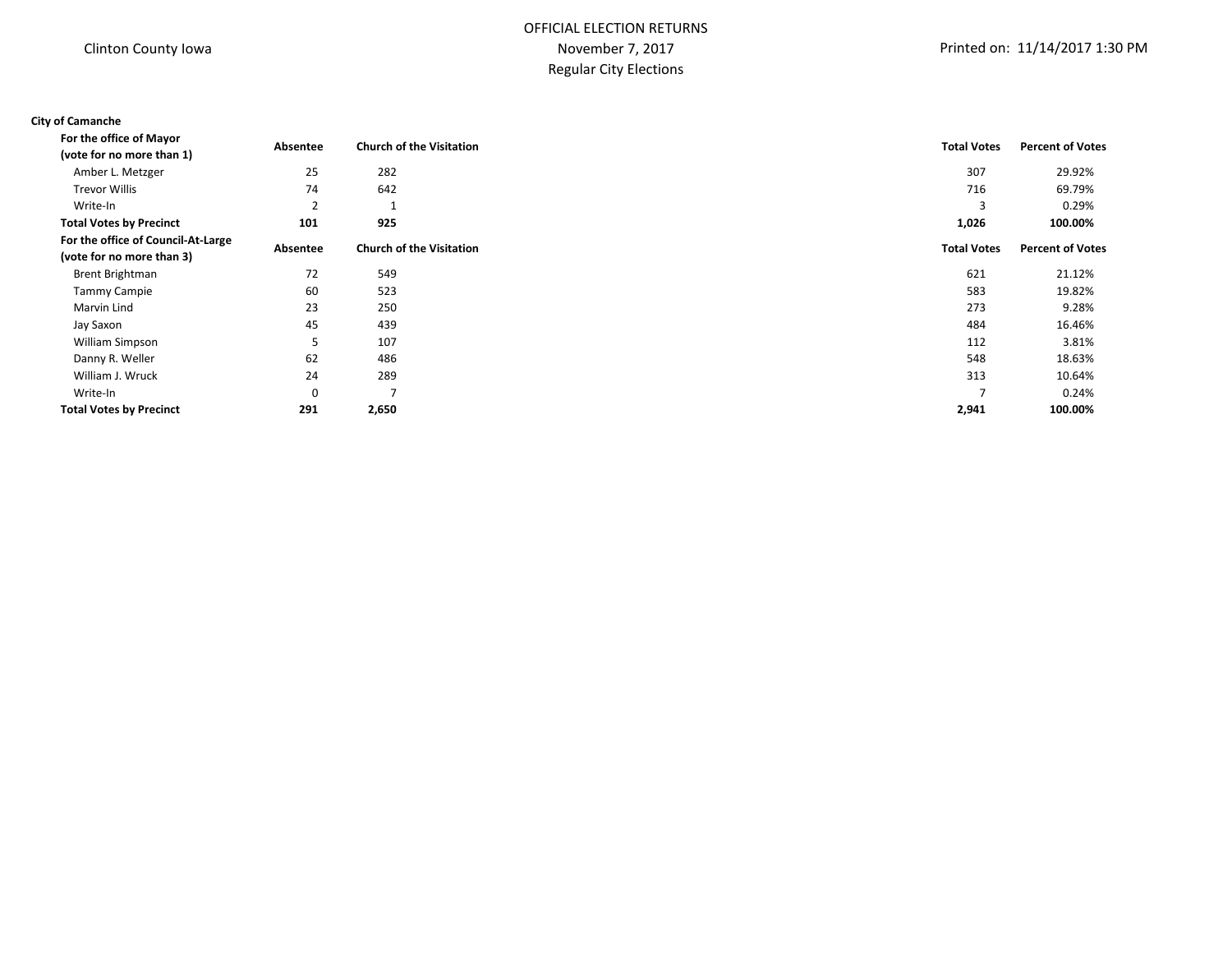### **City of Charlotte**

| For the office of Mayor<br>(vote for no more than 1)            | Absentee | <b>Charlotte Fire Station</b> | <b>Total Votes</b> | <b>Percent of Votes</b> |
|-----------------------------------------------------------------|----------|-------------------------------|--------------------|-------------------------|
| Peggy Sellnau                                                   | 4        | 56                            | 60                 | 83.33%                  |
| Write-In                                                        | 0        | 12                            | 12                 | 16.67%                  |
| <b>Total Votes by Precinct</b>                                  | 4        | 68                            | 72                 | 100.00%                 |
| For the office of Council-At-Large<br>(vote for no more than 3) | Absentee | <b>Charlotte Fire Station</b> | <b>Total Votes</b> | <b>Percent of Votes</b> |
| Megan Graves                                                    |          | 43                            | 45                 | 21.74%                  |
| James L. Keller                                                 |          | 55                            | 57                 | 27.54%                  |
| Abby Tarr                                                       |          | 33                            | 34                 | 16.43%                  |
| Marcus J. Winkler                                               |          | 50                            | 52                 | 25.12%                  |
| Write-In                                                        | 4        | 15                            | 19                 | 9.18%                   |
| <b>Total Votes by Precinct</b>                                  | 11       | 196                           | 207                | 100.00%                 |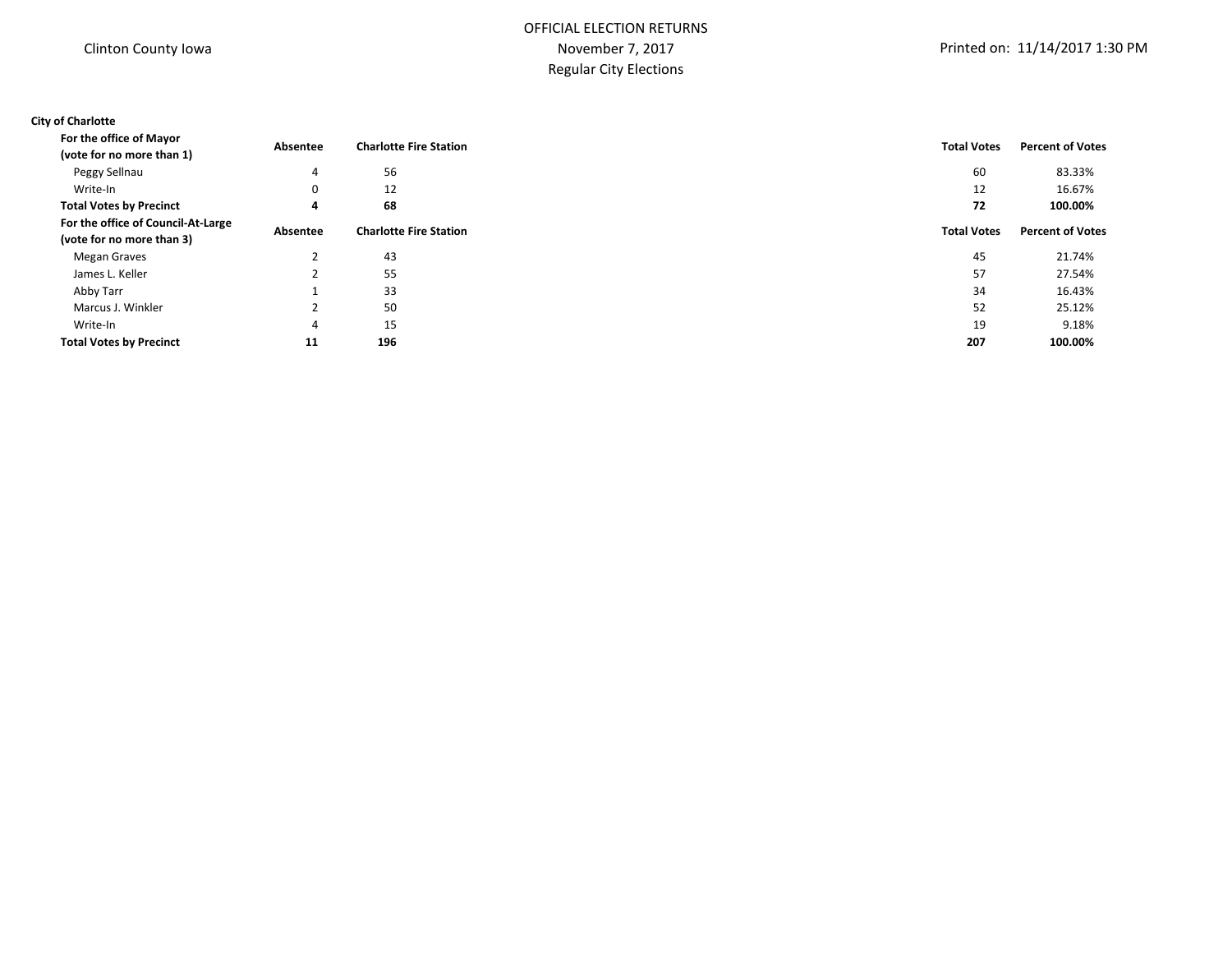#### **City of Clinton**

*Officially a candidate for Council-At-Large needed 582 votes to win. Sean Connell and Bill Schemers are the official winners of the two Council-At-Large seats.*

| For the office of Council-At-Large |          | <b>Clinton</b> | Clinton  | <b>Clinton</b> | <b>Clinton</b> |                    |                         |
|------------------------------------|----------|----------------|----------|----------------|----------------|--------------------|-------------------------|
| (vote for no more than 2)          | Absentee | 1st Ward       | 2nd Ward | 3rd Ward       | 4th Ward       | <b>Total Votes</b> | <b>Percent of Votes</b> |
| Sean Connell                       | 202      | 86             | 208      | 262            | 258            | 1,016              | 43.76%                  |
| Reese Petersen                     | 73       | 42             | 83       | 99             | 86             | 383                | 16.49%                  |
| <b>Bill Schemers</b>               | 187      | 88             | 160      | 243            | 217            | 895                | 38.54%                  |
| Write-In                           | 4        |                | 6        | 6              | 11             | 28                 | 1.21%                   |
| <b>Total Votes by Precinct</b>     | 466      | 217            | 457      | 610            | 572            | 2,322              | 100.00%                 |
| For the office of 1st Ward Council | Absentee | Clinton        |          |                |                | <b>Total Votes</b> | <b>Percent of Votes</b> |
| (vote for no more than 1)          |          | 1st Ward       |          |                |                |                    |                         |
| Julie Allesee                      | 34       | 118            |          |                |                | 152                | 96.82%                  |
| Write-In                           |          | 4              |          |                |                | 5                  | 3.18%                   |
| <b>Total Votes by Precinct</b>     | 35       | 122            |          |                |                | 157                | 100.00%                 |
| For the office of 3rd Ward Council |          | Clinton        |          |                |                | <b>Total Votes</b> | <b>Percent of Votes</b> |
| (vote for no more than 1)          | Absentee | 3rd Ward       |          |                |                |                    |                         |
| Seth Odor                          | 57       | 249            |          |                |                | 306                | 64.56%                  |
| Ed O'Neill                         | 41       | 126            |          |                |                | 167                | 35.23%                  |
| Write-In                           | 0        |                |          |                |                |                    | 0.21%                   |
| <b>Total Votes by Precinct</b>     | 98       | 376            |          |                |                | 474                | 100.00%                 |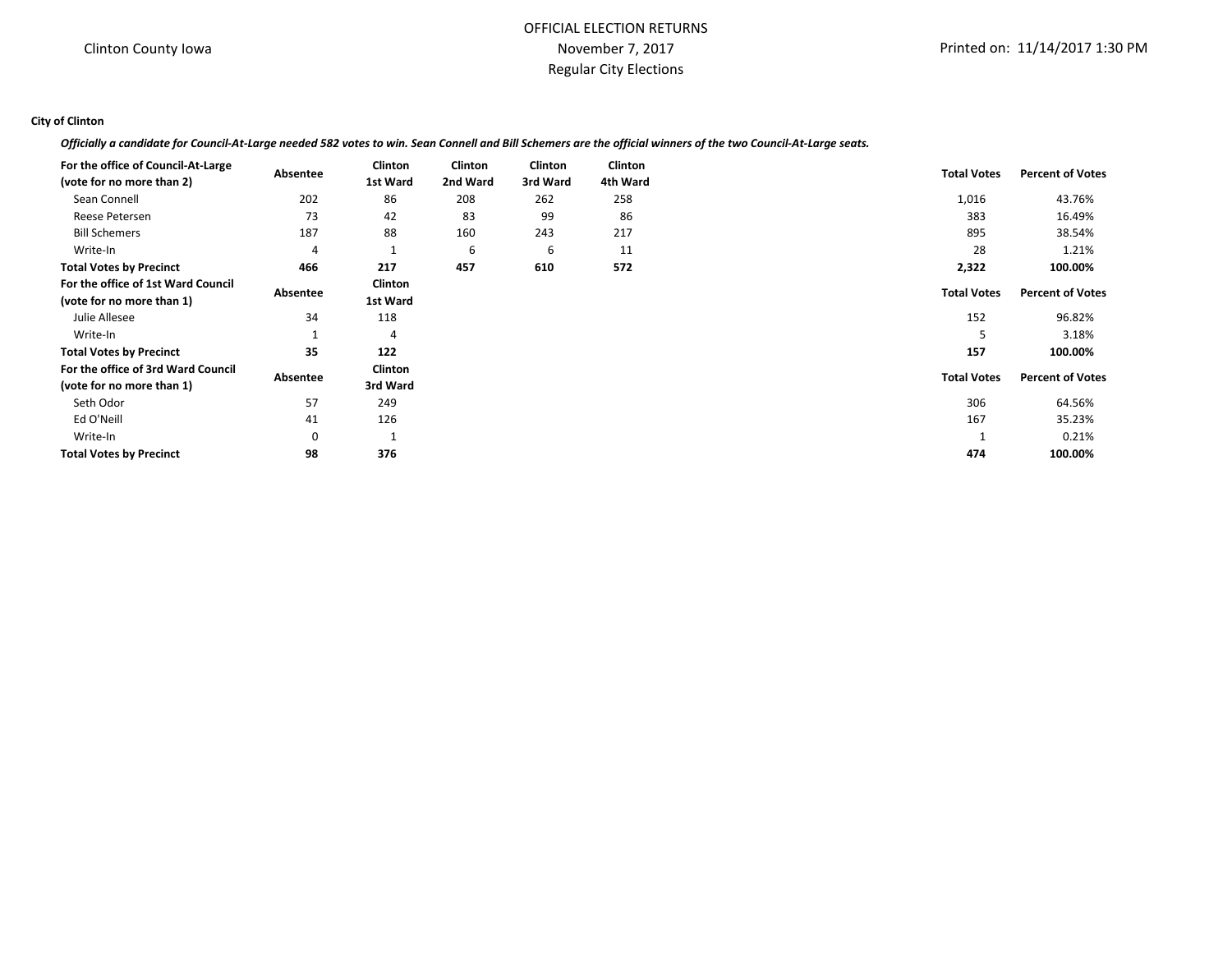### **City of Delmar**

| For the office of Mayor<br>(vote for no more than 1)            | Absentee | <b>Grossman Hall</b> | <b>Total Votes</b> | <b>Percent of Votes</b> |
|-----------------------------------------------------------------|----------|----------------------|--------------------|-------------------------|
| Patty Hardin                                                    | 0        | 36                   | 36                 | 92.31%                  |
| Write-In                                                        | 0        | 3                    |                    | 7.69%                   |
| <b>Total Votes by Precinct</b>                                  | 0        | 39                   | 39                 | 100.00%                 |
| For the office of Council-At-Large<br>(vote for no more than 2) | Absentee | <b>Grossman Hall</b> | <b>Total Votes</b> | <b>Percent of Votes</b> |
| Daryl Eberhart                                                  | 0        | 38                   | 38                 | 50.67%                  |
| Daniel Simmons                                                  | 0        | 36                   | 36                 | 48.00%                  |
| Write-In                                                        | 0        |                      |                    | 1.33%                   |
| <b>Total Votes by Precinct</b>                                  | 0        | 75                   | 75                 | 100.00%                 |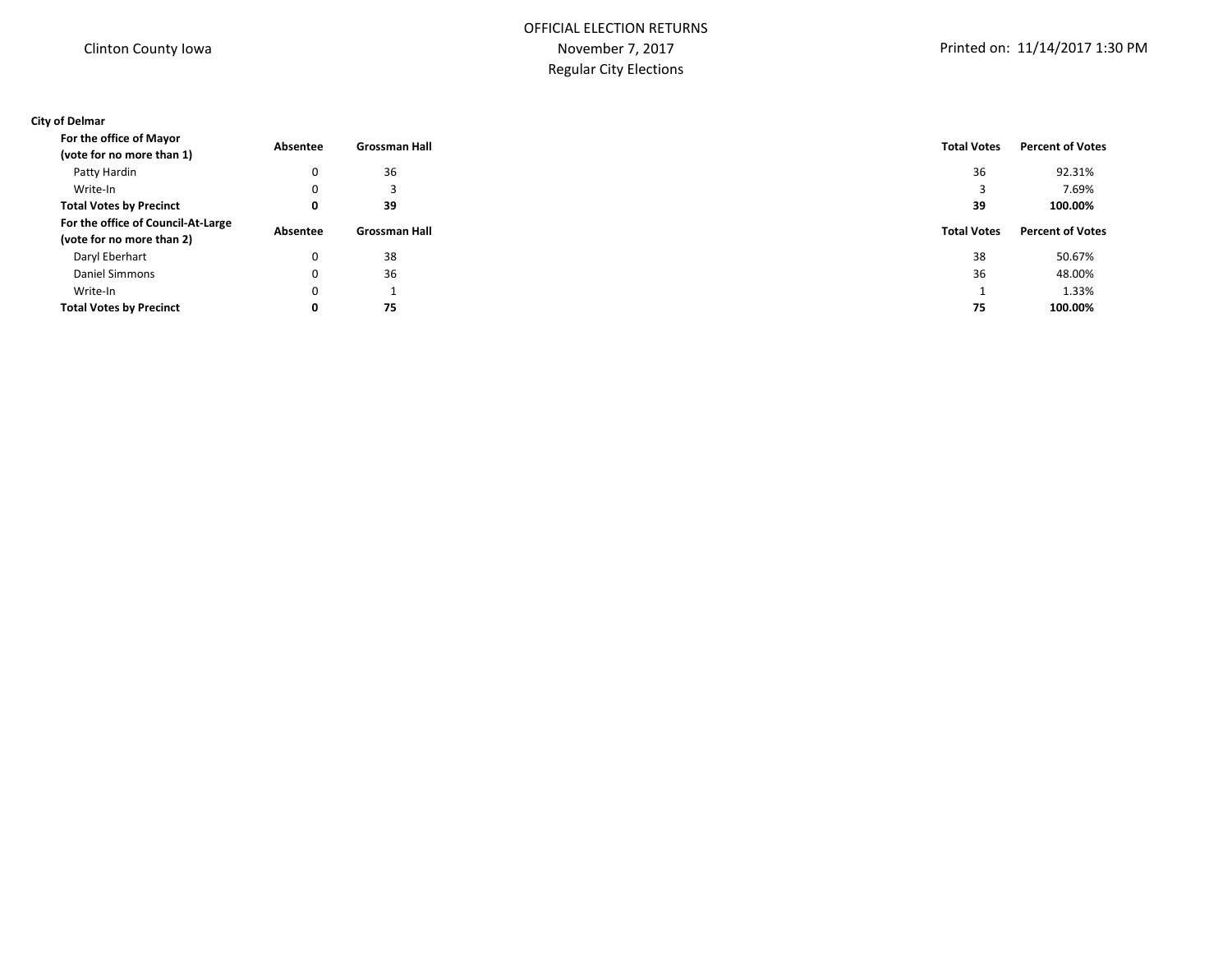### **City of DeWitt**

| For the office of Council-At-Large<br>(vote for no more than 1) | Absentee | <b>DeWitt Community Center</b> | <b>Total Votes</b> | <b>Percent of Votes</b> |
|-----------------------------------------------------------------|----------|--------------------------------|--------------------|-------------------------|
| Dawn Marcus                                                     |          | 134                            | 135                | 99.26%                  |
| Write-In                                                        | 0        |                                |                    | 0.74%                   |
| <b>Total Votes by Precinct</b>                                  |          | 135                            | 136                | 100.00%                 |
| For the office of 2nd Ward Council                              |          |                                |                    |                         |
| (vote for no more than 1)                                       | Absentee | <b>DeWitt Community Center</b> | <b>Total Votes</b> | <b>Percent of Votes</b> |
| Steven Hasenmiller                                              |          | 78                             | 79                 | 98.75%                  |
| Write-In                                                        | 0        |                                |                    | 1.25%                   |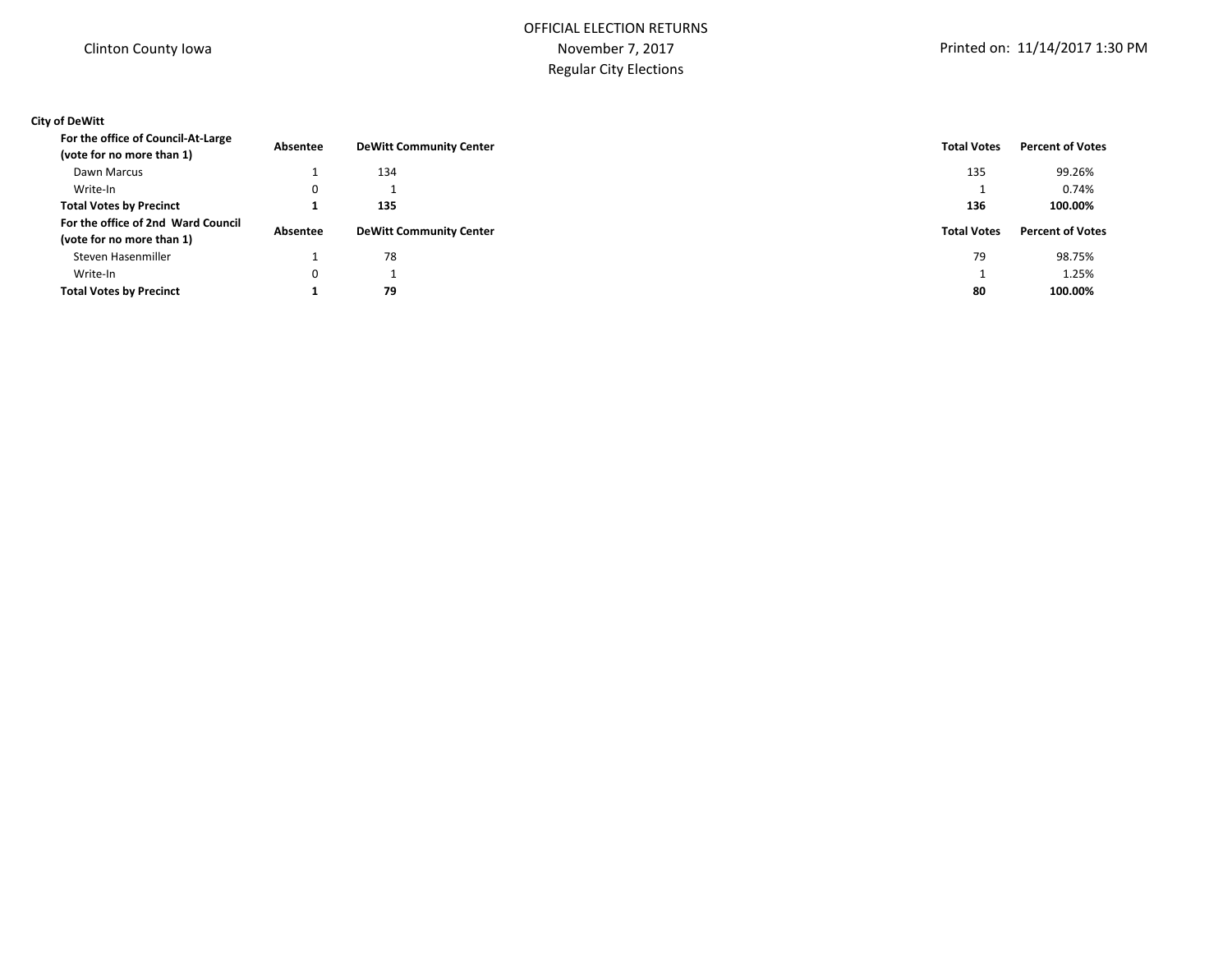### **City of Goose Lake**

| For the office of Mayor            | Absentee | <b>Goose Lake City Hall</b> | <b>Total Votes</b> | <b>Percent of Votes</b> |
|------------------------------------|----------|-----------------------------|--------------------|-------------------------|
| (vote for no more than 1)          |          |                             |                    |                         |
| Kendell R. Schoon                  | 0        | 25                          | 25                 | 92.59%                  |
| Write-In                           | $\Omega$ |                             |                    | 7.41%                   |
| <b>Total Votes by Precinct</b>     | 0        | 27                          | 27                 | 100.00%                 |
| For the office of Council-At-Large |          |                             |                    | <b>Percent of Votes</b> |
| (vote for no more than 3)          |          |                             |                    |                         |
| Janice L. Bormann                  | 0        | 25                          | 25                 | 39.68%                  |
| Christina Schneider                | $\Omega$ | 21                          | 21                 | 33.33%                  |
| Mike Mattis (write-in)             | 0        | 4                           | 4                  | 6.35%                   |
| Write-In                           | 0        | 13                          | 13                 | 20.63%                  |
| <b>Total Votes by Precinct</b>     | 0        | 63                          | 63                 | 100.00%                 |
|                                    | Absentee | <b>Goose Lake City Hall</b> | <b>Total Votes</b> |                         |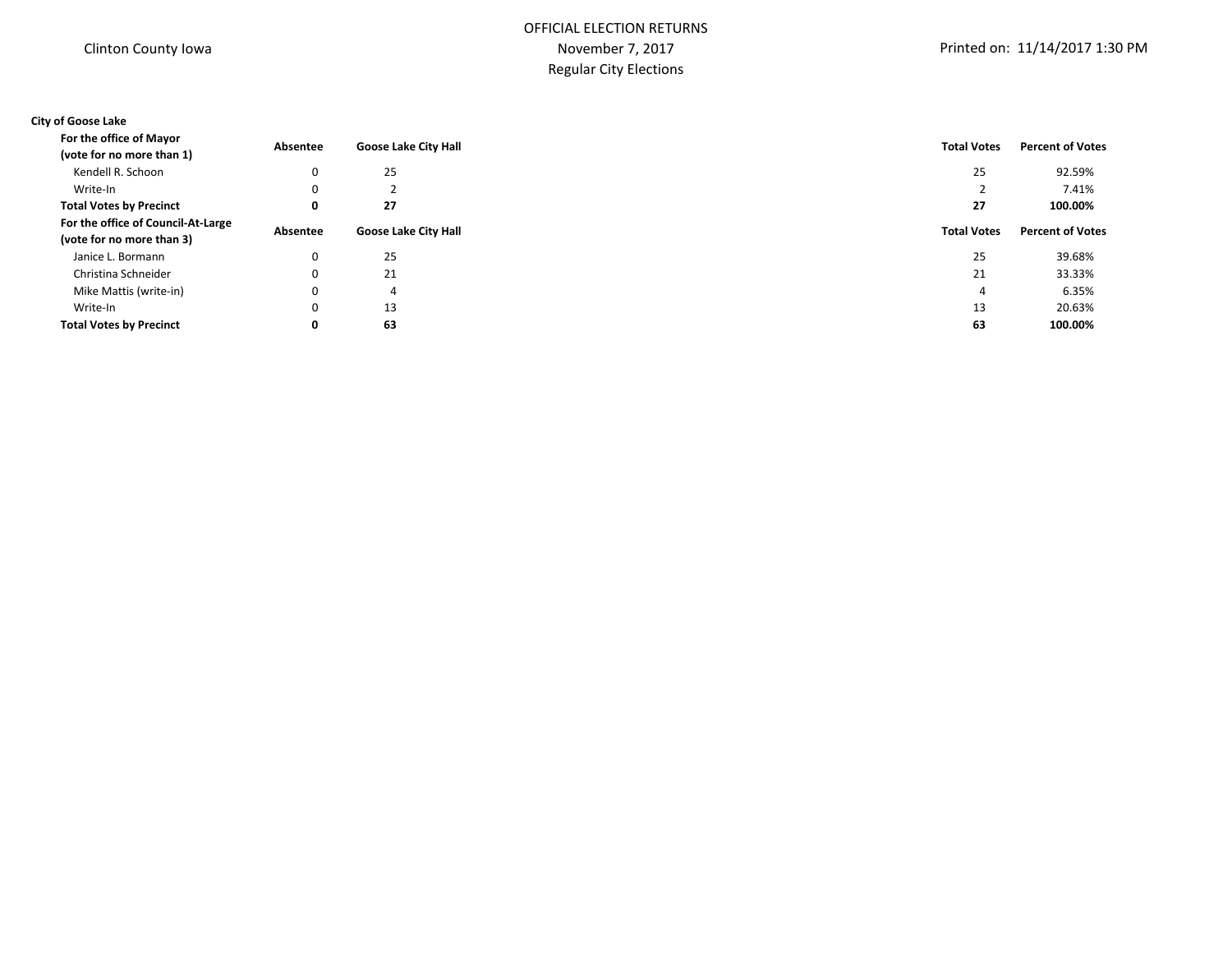# OFFICIAL ELECTION RETURNS November 7, 2017 Regular City Elections

| <b>City of Grand Mound</b>                                      |          |                                       |                    |                         |
|-----------------------------------------------------------------|----------|---------------------------------------|--------------------|-------------------------|
| For the office of Mayor<br>(vote for no more than 1)            | Absentee | <b>Grand Mound Community Building</b> | <b>Total Votes</b> | <b>Percent of Votes</b> |
| Kurt Crosthwaite                                                | 5        | 109                                   | 114                | 91.20%                  |
| Write-In                                                        |          | 11                                    | 11                 | 8.80%                   |
| <b>Total Votes by Precinct</b>                                  | 5        | 120                                   | 125                | 100.00%                 |
| For the office of Council-At-Large<br>(vote for no more than 3) | Absentee | <b>Grand Mound Community Building</b> | <b>Total Votes</b> | <b>Percent of Votes</b> |
| Nancy Daehn                                                     | 0        | 33                                    | 33                 | 9.48%                   |
| Daniel Figley                                                   |          | 25                                    | 25                 | 7.18%                   |
| <b>William Fischer</b>                                          |          | 91                                    | 95                 | 27.30%                  |
| Devin Heath                                                     |          | 39                                    | 39                 | 11.21%                  |
| Troy Olson (write-in)                                           |          | 73                                    | 77                 | 22.13%                  |
| Karen Brix (write-in)                                           |          | 67                                    | 71                 | 20.40%                  |
| Write-In                                                        |          | 8                                     | 8                  | 2.30%                   |
| <b>Total Votes by Precinct</b>                                  | 12       | 336                                   | 348                | 100.00%                 |
| For the office of Council-At-Large                              |          |                                       |                    |                         |
| To Fill a Vacancy                                               | Absentee | <b>Grand Mound Community Building</b> | <b>Total Votes</b> | <b>Percent of Votes</b> |
| (vote for no more than 1)                                       |          |                                       |                    |                         |
| Jamie Stearns                                                   | 5        | 98                                    | 103                | 95.37%                  |
| Write-In                                                        |          | 5                                     | 5                  | 4.63%                   |
| <b>Total Votes by Precinct</b>                                  |          | 103                                   | 108                | 100.00%                 |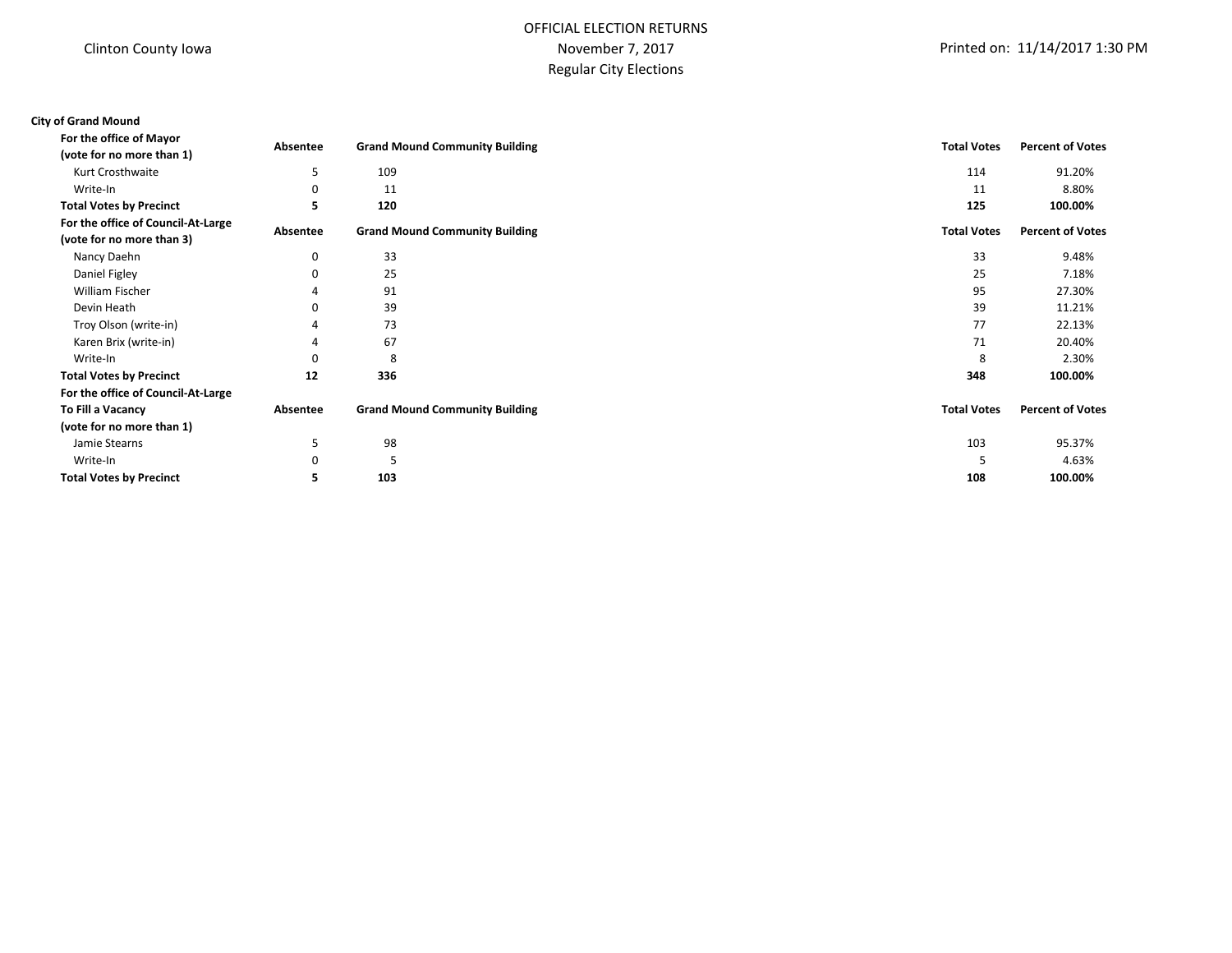# OFFICIAL ELECTION RETURNS November 7, 2017 Regular City Elections

### **City of Lost Nation**

| For the office of Mayor<br>(vote for no more than 1)            | Absentee | Our Lady of the Holy Rosary Parish Hall | <b>Total Votes</b> | <b>Percent of Votes</b> |
|-----------------------------------------------------------------|----------|-----------------------------------------|--------------------|-------------------------|
| Ramon Gilroy                                                    |          | 44                                      | 45                 | 80.36%                  |
| Write-In                                                        | 0        | 11                                      | 11                 | 19.64%                  |
| <b>Total Votes by Precinct</b>                                  |          | 55                                      | 56                 | 100.00%                 |
| For the office of Council-At-Large<br>(vote for no more than 3) | Absentee | Our Lady of the Holy Rosary Parish Hall | <b>Total Votes</b> | <b>Percent of Votes</b> |
| <b>Stephanie Dosland</b>                                        |          | 43                                      | 44                 | 28.21%                  |
| Ken Lacey                                                       | $\Omega$ | 35                                      | 35                 | 22.44%                  |
| Mitch Schmitz                                                   | $\Omega$ | 31                                      | 31                 | 19.87%                  |
| Justin Wagner                                                   | $\Omega$ | 41                                      | 41                 | 26.28%                  |
| Write-In                                                        | $\Omega$ |                                         |                    | 3.21%                   |
| <b>Total Votes by Precinct</b>                                  | л.       | 155                                     | 156                | 100.00%                 |
|                                                                 |          |                                         |                    |                         |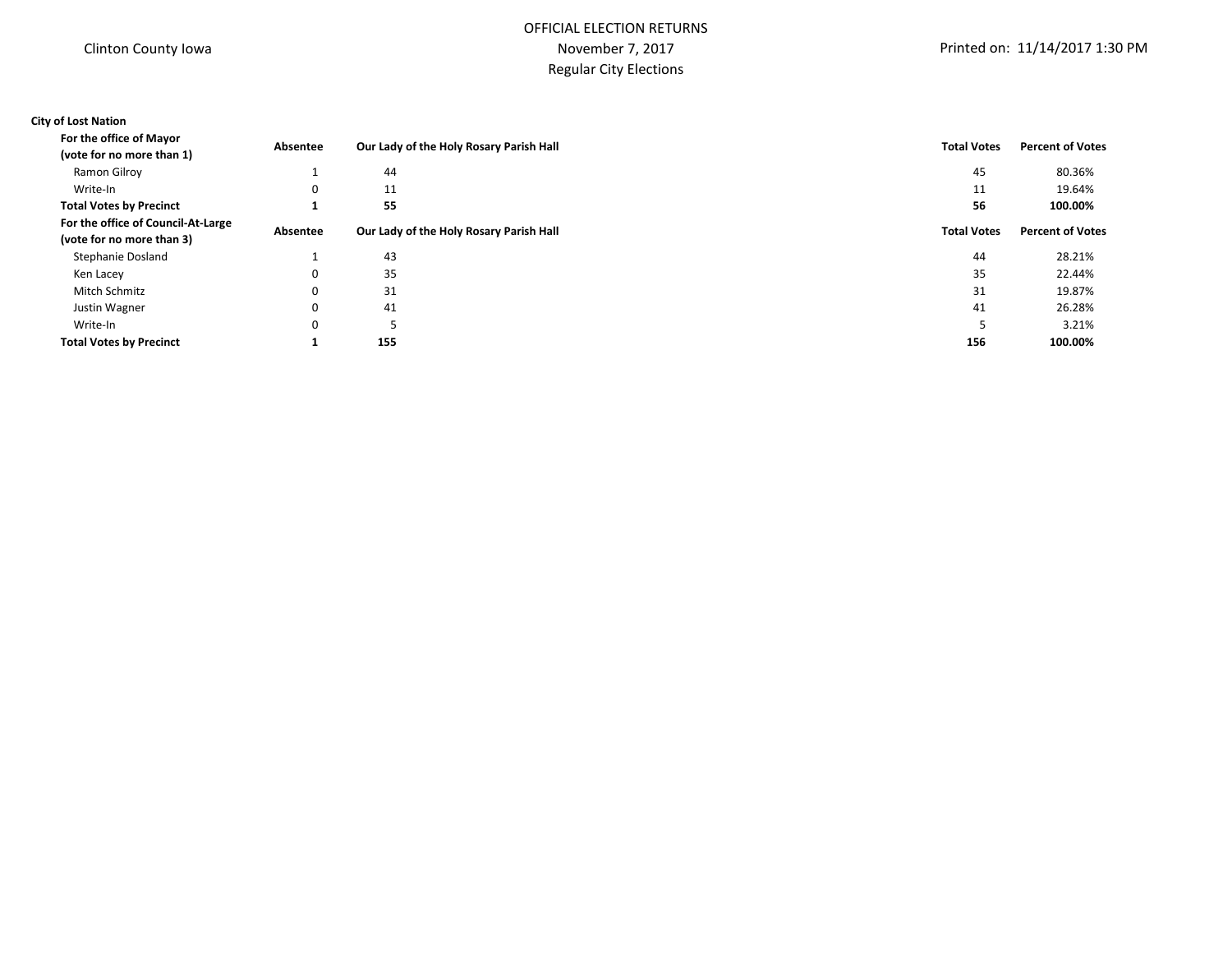# OFFICIAL ELECTION RETURNS November 7, 2017 Regular City Elections

### **City of Low Moor For the office of Mayor**

| <b>I'VI LIIC VIIILC VI IVIAYVI</b>                              | Absentee | <b>Low Moor Community Building</b>                                                                                              | <b>Total Votes</b> | <b>Percent of Votes</b> |
|-----------------------------------------------------------------|----------|---------------------------------------------------------------------------------------------------------------------------------|--------------------|-------------------------|
| (vote for no more than 1)                                       |          |                                                                                                                                 |                    |                         |
| Thomas L. Goldensoph                                            | 0        | 26                                                                                                                              | 26                 | 78.79%                  |
| Write-In                                                        | $\Omega$ |                                                                                                                                 |                    | 21.21%                  |
| <b>Total Votes by Precinct</b>                                  | 0        | 33                                                                                                                              | 33                 | 100.00%                 |
| For the office of Council-At-Large<br>(vote for no more than 5) | Absentee | <b>Low Moor Community Building</b>                                                                                              | <b>Total Votes</b> | <b>Percent of Votes</b> |
|                                                                 |          | **Justin Schroeder won the tie for the fifth Council-At-Large seat by a random draw of names as prescribed by the Code of Iowa. |                    |                         |
| Derek Hoenig                                                    | $\Omega$ | 29                                                                                                                              | 29                 | 19.46%                  |
| <b>Heather Hoenig</b>                                           | $\Omega$ | 25                                                                                                                              | 25                 | 16.78%                  |
| Brandi Pray                                                     |          | 26                                                                                                                              | 26                 | 17.45%                  |
| Karna Rehr                                                      | 0        | 27                                                                                                                              | 27                 | 18.12%                  |
| Brenda Larkey (write-in)                                        | $\Omega$ | 11                                                                                                                              | 11                 | 7.38%                   |
| **Justin Schroeder (write-in)                                   | $\Omega$ | 11                                                                                                                              | 11                 | 7.38%                   |
| Write-In                                                        | $\Omega$ | 20                                                                                                                              | 20                 | 13.42%                  |
| <b>Total Votes by Precinct</b>                                  | 0        | 149                                                                                                                             | 149                | 100.00%                 |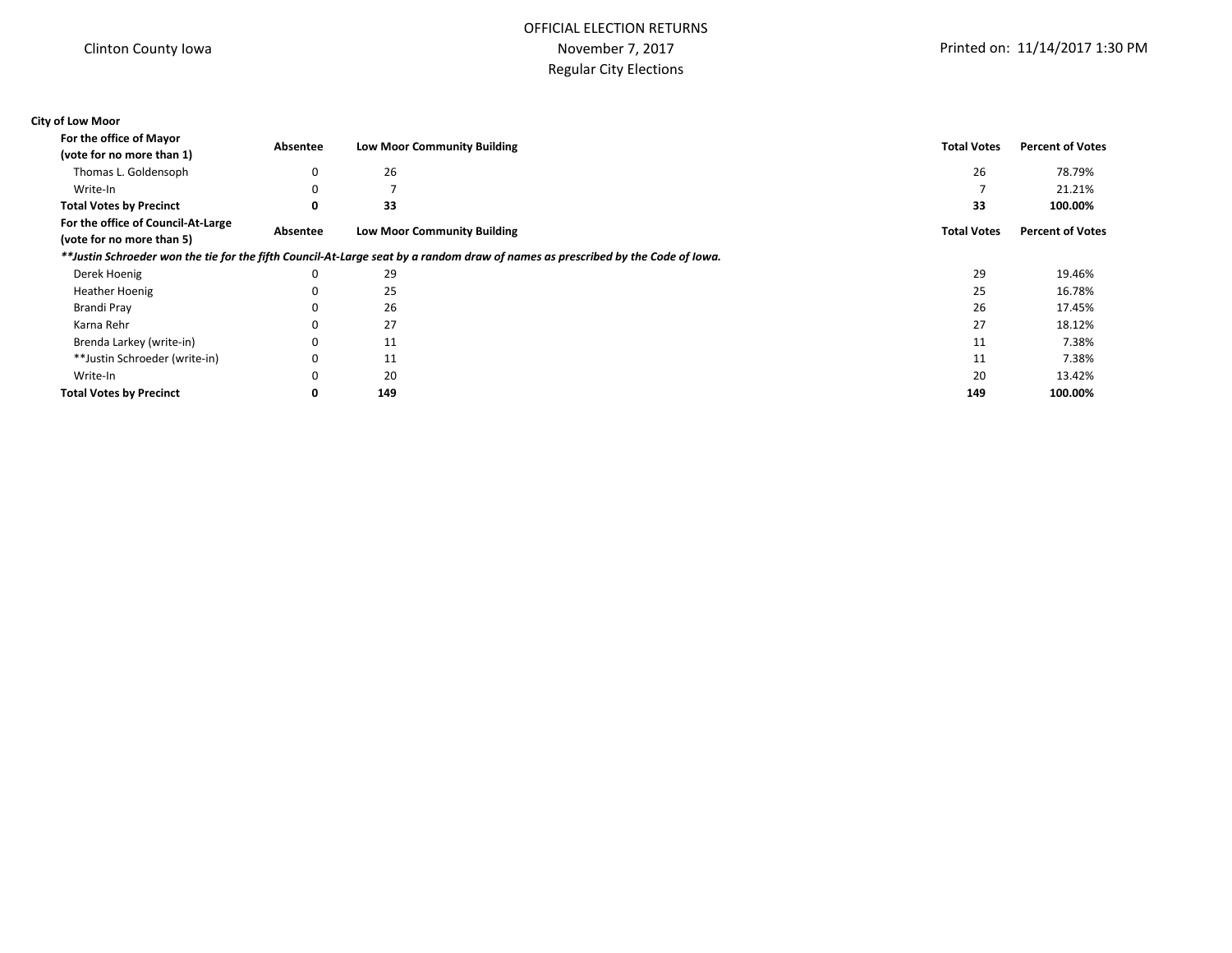### **City of Toronto**

| For the office of Mayor                                         | Absentee    | <b>Toronto Fire Station</b> | <b>Total Votes</b> | <b>Percent of Votes</b> |
|-----------------------------------------------------------------|-------------|-----------------------------|--------------------|-------------------------|
| (vote for no more than 1)                                       |             |                             |                    |                         |
| Brenda Kay (write-in)                                           | 0           | 8                           | 8                  | 100.00%                 |
| Write-In                                                        | 0           | 0                           | 0                  | $0.00\%$                |
| <b>Total Votes by Precinct</b>                                  | 0           | 8                           | 8                  | 0.00%                   |
| For the office of Council-At-Large<br>(vote for no more than 5) | Absentee    | <b>Toronto Fire Station</b> | <b>Total Votes</b> | <b>Percent of Votes</b> |
| <b>Bruce Ewoldt</b>                                             | 0           | 11                          | 11                 | 17.46%                  |
| Deb Bartels (write-in)                                          | 0           | 12                          | 12                 | 19.05%                  |
| Linda Schneider (write-in)                                      | 0           | 11                          | 11                 | 17.46%                  |
| Elba Scheper (write-in)                                         | 0           | 11                          | 11                 | 17.46%                  |
| Dana Pelley (write-in)                                          | 0           |                             |                    | 7.94%                   |
| Write-In                                                        | $\mathbf 0$ | 13                          | 13                 | 20.63%                  |
| <b>Total Votes by Precinct</b>                                  | 0           | 63                          | 63                 | 100.00%                 |
|                                                                 |             |                             |                    |                         |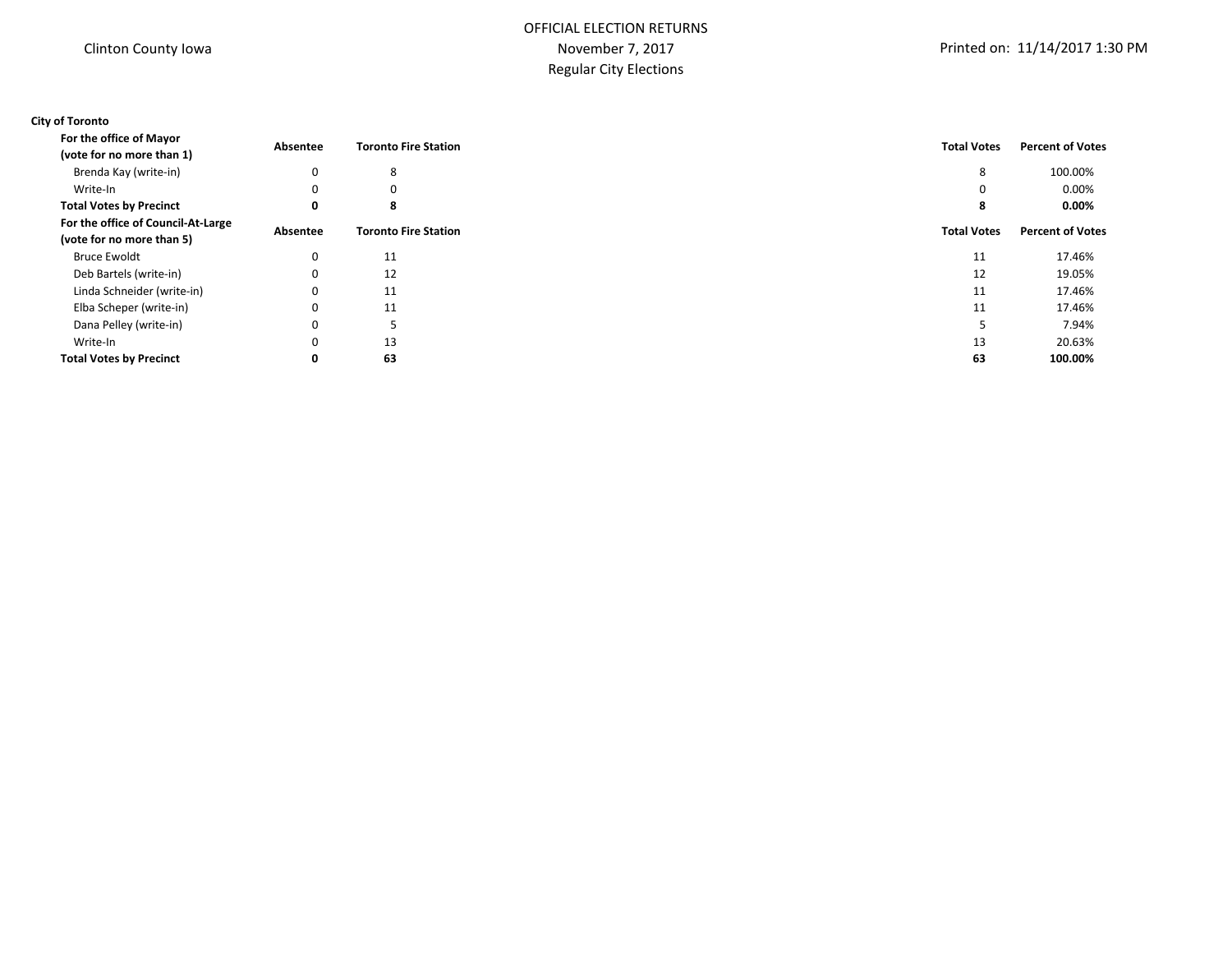# OFFICIAL ELECTION RETURNS November 7, 2017 Regular City Elections

### **City of Welton**

| For the office of Mayor                                         | Absentee | <b>Welton Fire Station</b> | <b>Total Votes</b>                                                                                                            | <b>Percent of Votes</b> |
|-----------------------------------------------------------------|----------|----------------------------|-------------------------------------------------------------------------------------------------------------------------------|-------------------------|
| (vote for no more than 1)                                       |          |                            |                                                                                                                               |                         |
| Glen Boswell (write-in)                                         | 0        | 12                         | 12                                                                                                                            | 46.15%                  |
| Write-In                                                        | 0        | 14                         | 14                                                                                                                            | 53.85%                  |
| <b>Total Votes by Precinct</b>                                  | 0        | 26                         | 26                                                                                                                            | 100.00%                 |
| For the office of Council-At-Large<br>(vote for no more than 3) | Absentee | <b>Welton Fire Station</b> | <b>Total Votes</b>                                                                                                            | <b>Percent of Votes</b> |
|                                                                 |          |                            | **Anthony DeMoss won the tie for the third Council-At-Large seat by a random draw of names as prescribed by the Code of Iowa. |                         |
| Cindy Jacobsen                                                  |          | 32                         | 35                                                                                                                            | 37.23%                  |
| Lorelei Moen                                                    |          | 31                         | 32                                                                                                                            | 34.04%                  |
| Jimmy Mickey (write-in)                                         | 0        |                            |                                                                                                                               | 5.32%                   |
| **Anthony DeMoss (write-in)                                     | 0        |                            |                                                                                                                               | 5.32%                   |
| Write-In                                                        |          | 17                         | 17                                                                                                                            | 18.09%                  |
| <b>Total Votes by Precinct</b>                                  | 4        | 90                         | 94                                                                                                                            | 100.00%                 |
|                                                                 |          |                            |                                                                                                                               |                         |